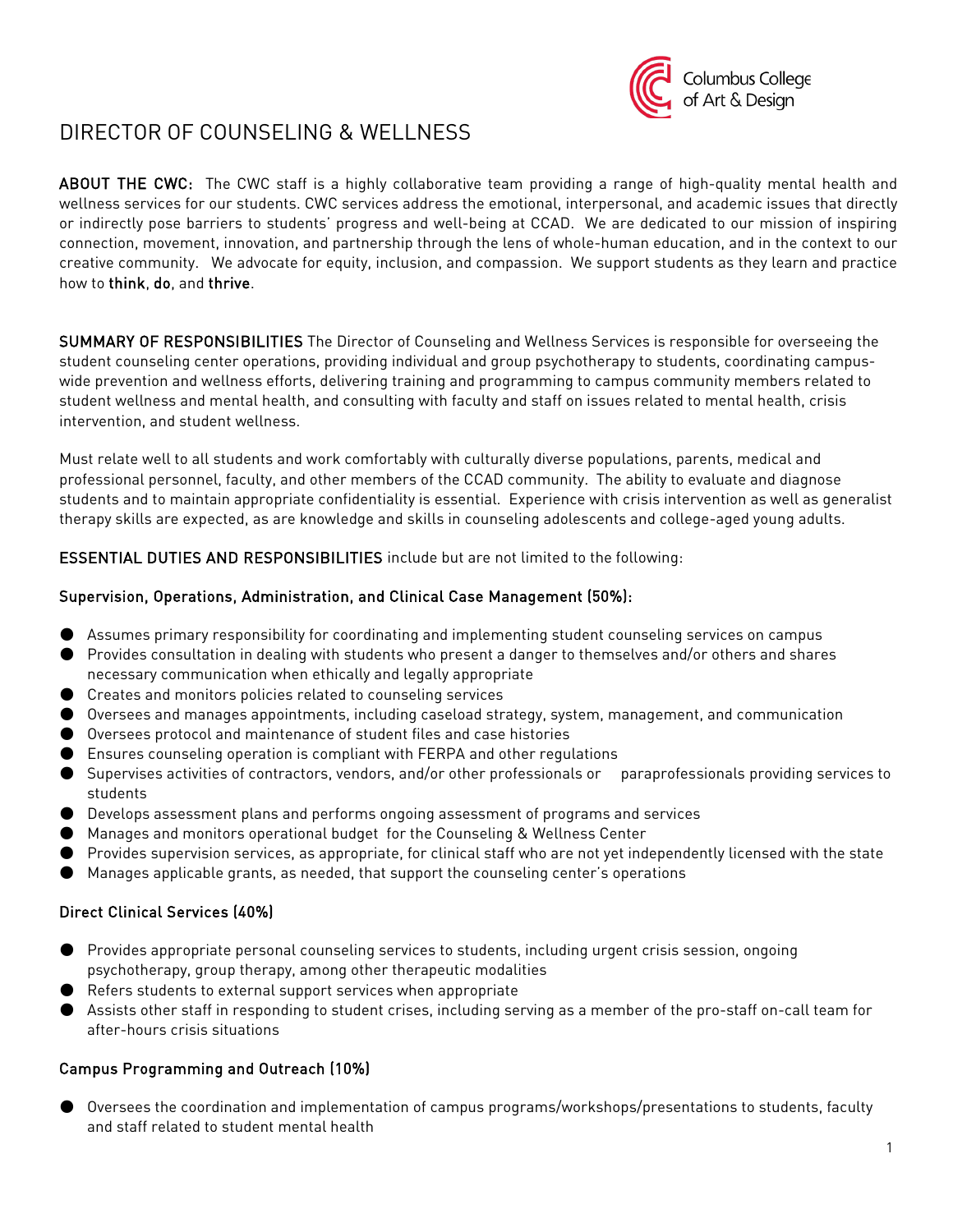- Collaborates with other staff to deliver wellness education and health-related programs and services to students
- Serves on campus committees and takes a leadership role in representing the Counseling & Wellness Office to other campus units
- Participates in campus efforts to promote student success
- Consults with faculty and staff with regard to student mental health, behavioral concerns, and wellness issues
- Serves as a member of the campus Behavioral Intervention Team
- Performs other duties as assigned

## SUPERVISORY RESPONSIBILITIES

Directly supervises activities and performance of the clinical counseling team. Ensures that all professional and paraprofessional staff perform their duties in accordance with the counseling center's mission and policies with regard to scope of practice. Carries out supervisory responsibilities in accordance with the organization's policies and applicable laws. Responsibilities include interviewing, hiring, supervising, and training counseling staff; planning, assigning, and monitoring work; appraising performance; addressing complaints and resolving problems.

# QUALIFICATIONS

The requirements listed below are representative of the knowledge, skill, and/or ability required.

- Demonstrated history of clinical experience, preferably with college students
- Broad awareness of current challenges, trends, and initiatives of collegiate mental health, including best practices and innovative strategies to managing increasing utilization and demand for services
- Strong crisis assessment and crisis management skills
- Ability to be flexible and adapt to complex situations
- Proven ability to identify, analyze, and solve problems
- Excellent written and verbal communication skills
- Demonstrated leadership and management skills; ability to influence others with positivity and innovation
- Interpersonal skills necessary to deal effectively and courteously with students, parents/family members, faculty/staff and the public
- Demonstrated understanding of ethical and legal issues in mental health practice
- Ability to work as part of a team in a stressful environment and as part of a multi-disciplinary team
- Effective organizational and time management skills and ability to motivate
- Knowledge of crisis screening and ability to follow professional referral protocol
- Demonstrated commitment to ongoing professional development
- Knowledgeable in the dimensions of wellness and approaches to upstream prevention
- Established track record of collaboration with campus and community partners

# EDUCATION and/or EXPERIENCE

Essential: Master's degree in Counselor Education or related field from an accredited four-year college or university; possession of a currently valid Ohio license as an LPC, LPCC, LSW, LISW, or Psychologist; and member in good standing with the Ohio Board or another such state agency which maintains appropriate licensure.

Preferred: Supervision credentials; three years of psychotherapy experience with college student populations in a college counseling center; experience in managing a counseling center; experience and training in trauma-focused therapy; certification in EDMR; experience counseling clients with varying gender identities, sexual orientation, and other identity based groups.

# PHYSICAL DEMANDS

The physical demands described here are representative of those that must be met by an employee to successfully perform the essential functions of this job. Reasonable accommodations may be made to enable individuals with disabilities to perform the essential functions.

● While performing the duties of this job, the employee is regularly required to sit, reach with hands and arms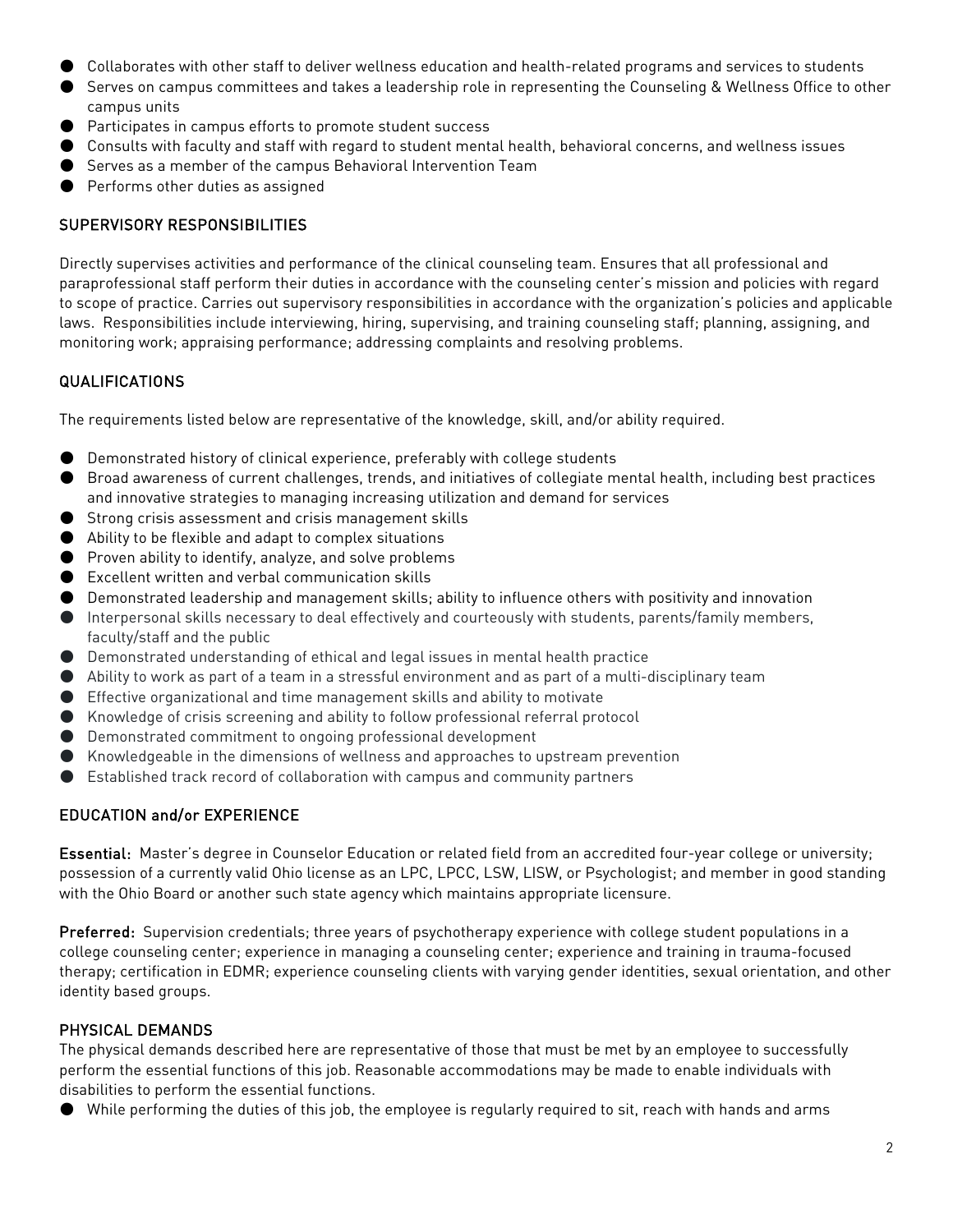- The employee frequently is required to stand; walk; and use hands to finger, handle, or feel.
- The employee is occasionally required to climb or balance and stoop, kneel, crouch, or crawl.
- The employee must frequently lift and/or move up to 25 pounds.
- Specific vision abilities required by this job include close vision, distance vision, color vision, peripheral vision, depth perception, and ability to adjust focus.

### WORK ENVIRONMENT

The work environment characteristics described here are representative of those an employee encounters while performing the essential functions of this job. Reasonable accommodations may be made to enable individuals with disabilities to perform the essential functions.

- While performing the duties of this job, the employee is occasionally exposed to outside weather conditions.
- The noise level in the work environment is usually moderate, occurring in an open space with standard office equipment noise, as well as scattered conversation

COMPENSATION: This position is full-time, exempt. Compensation is commensurate on experience and qualifications. CCAD offers a benefits package including: vacation time, additional paid time off while the college is closed during winter break, sick time accrual, health and dental insurance, life and disability insurance, 403B retirement contribution, tuition remission, campus parking, and free admission to the Columbus Museum of Art.

HOW TO APPLY: Visit [www.ccad.applicantpro.com/jobs/ t](http://www.ccad.applicantpro.com/jobs/)o submit your application. When asked to upload application materials, please submit a resume/CV and a cover letter. If you are applying from any website other than CCAD or Indeed, you will receive a follow up email 3 hours after your initial submission directing you to follow the link and complete your application. You must complete this two-step process, or your application will be considered INCOMPLETE.

### CCAD Vaccination & Booster Requirement Notice

Columbus College of Art & Design (CCAD) is committed to protecting our students, employees, and our communities from COVID-19. Toward that goal, and in consideration of guidance released by the state of Ohio, the U.S. Centers for Disease Control and Prevention (CDC), and a variety of public health authorities and professional organizations, CCAD is implementing a vaccination & booster requirement policy for its students and employees.

All employees, including on-campus, hybrid, or fully remote status, are required to receive the Covid-19 vaccination and booster shot (if eligible) as determined by CCAD and provide proof of their fully vaccinated/up to date status upon hire.

Reasonable Accommodation: Employees in need of an exemption from this policy requirement due to a medical reason, or because of a sincerely held religious belief, must request a Request for Accommodation form from Human Resources to begin the interactive accommodation process. Accommodation requests will be considered on a case-by-case basis and/or granted where they do not cause CCAD undue hardship or pose a direct threat to the health and safety of others.

Please direct any questions regarding this notice to Human Resources at humanresources accad.edu.

### \*CCAD reserves the right to modify, supplement, revise, or rescind any part of this notice as it deems necessary or appropriate with notification..

#### About CCAD:

[Columbus College of Art & Design](https://www.ccad.edu/) teaches a diverse undergraduate and graduate student body in the midst of a thriving creative community in Columbus, Ohio. Founded in 1879, CCAD is one of the oldest private, accredited, and nonprofit art and design colleges in the United States. CCAD offers 11 BFA programs in a variety of visual art and design disciplines, a Master of Fine Arts in Visual Arts, and a Master of Professional Studies in Retail Design that produce graduates equipped to shape culture and commerce at the highest level.